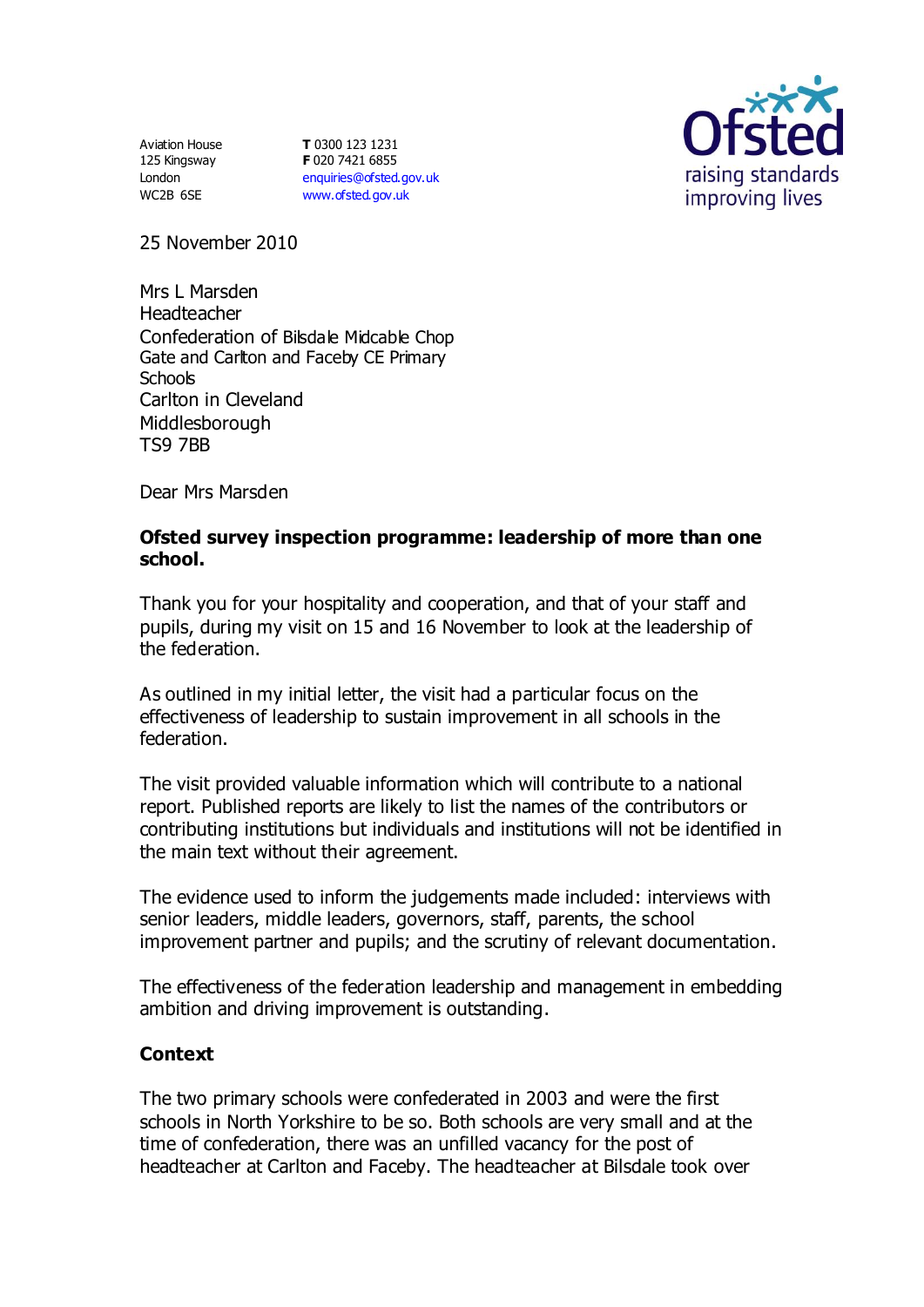leadership of both schools. During the last two years, there have been a number of changes to staffing. A new headteacher was appointed to the confederation who took up post in November 2009. Both schools have two mixed-age classes, one for pupils in the Early Years Foundation Stage and Key Stage 1, and the second for pupils in Key Stage 2. Pupils are taught separately in their own schools from Monday to Thursday each week. Every Friday, all pupils are taught together at Carlton and Faceby. The confederation experiences higher than average inward mobility of pupils who join at times other than the start of the year. An independent pre-school nursery is located at Carlton and Faceby.

# **Outcomes**

- As a result of effective teamwork across the confederation, pupils achieve well and there is no discernible difference in their progress at the two schools. This is because teachers have an excellent understanding of pupils' individual learning needs and are skilful at adapting the improved curriculum to provide the necessary challenge and support for mixed-age groups at both schools. This is particularly the case for pupils who join one of the schools at times other than the start of the year; these pupils settle quickly and make swift progress relative to their starting points.
- Outcomes for children who complete the Early Years Foundation Stage have been consolidated and improved upon since the last inspection of each school. Children make rapid progress towards early learning goals, particularly in their personal, social and emotional development because of the weekly opportunities to meet with other children. They also experience a greater variety of learning opportunities because of improvements to both indoor and outdoor provision.
- **Pupils enjoy being part of a confederation and value highly what it has to** offer them. They are very enthusiastic about the way in which they work together each week in lessons and also recognise that by being 'two schools that are one family', they are able to take part in team sports against other schools and enjoy more activities such as weekly joint visits to the local swimming pool. The joint school council ensures that pupils from each school receive the same opportunities and are able to influence decision-making about improvements to their school.
- Pupils' behaviour and consideration to each other are of a consistently high standard across the confederation because high expectations are consistently communicated. Parents report that their children have grown in confidence because of the extended opportunities offered through the curriculum and extra-curricular activities that are provided by the confederation.

# **Provision**

■ As a result of joint curriculum planning across the confederation, provision has improved and become more relevant and exciting for pupils. Staff use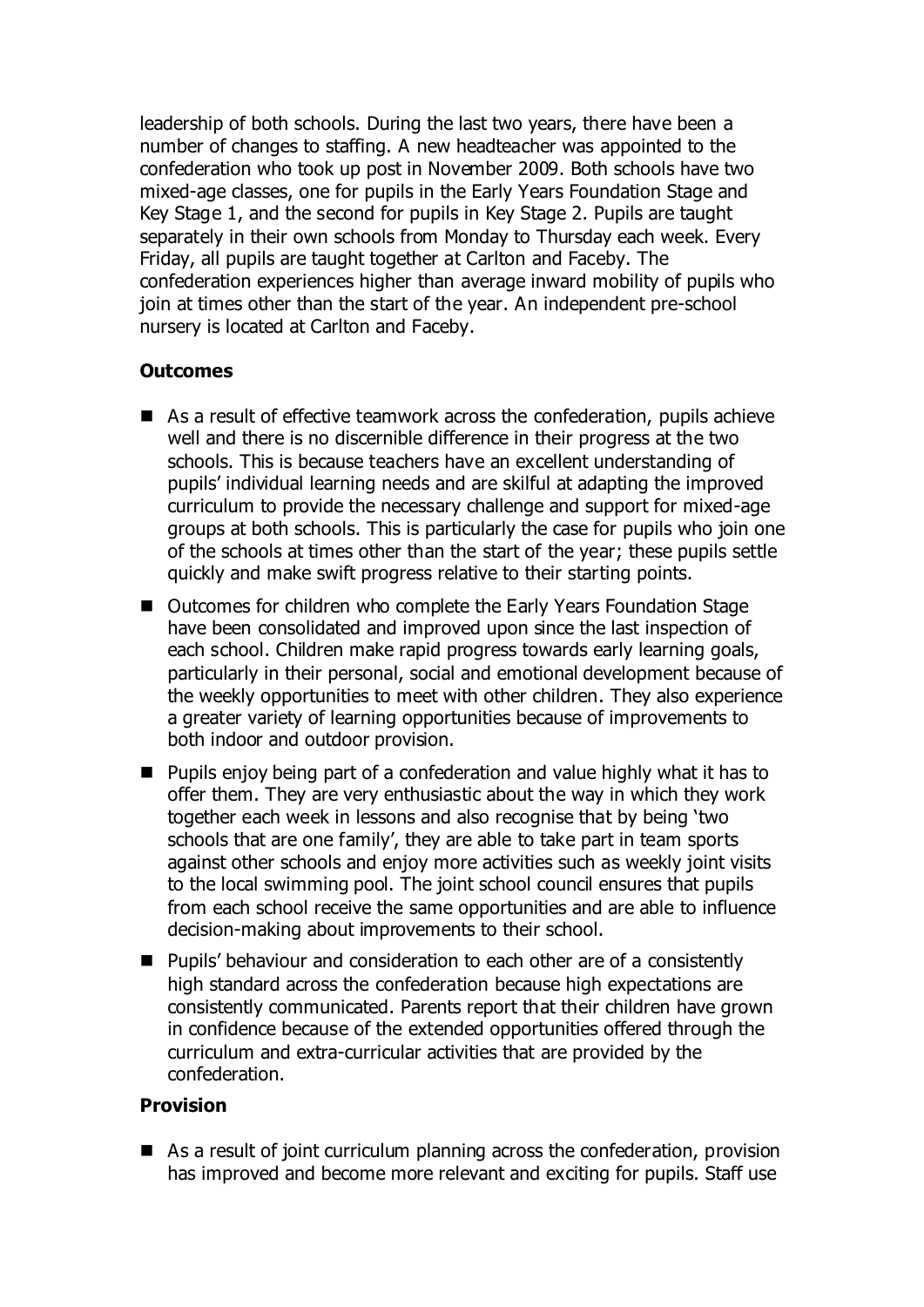their subject expertise and knowledge of pupils very effectively to adjust programmes of study to enable pupils to achieve well.

- **Pupils interviewed were keen to explain that they all learn new things from** Monday to Thursday and are then able to practise what they have learnt in new ways together on Friday in their bigger groups. This reflects the high quality of joint lesson planning and delivery that increases the level of challenge across the confederation, for example in literacy and numeracy.
- The curriculum has been further enriched with a broader range of subjects as a result of the confederation, including specialist teaching in modern foreign languages and music. The opportunities to participate in a wide range of sports have also been extended significantly and increase pupils' enjoyment of school.
- The excellent quality of care and support underpins the success of the confederation. This has been strengthened further over the last year because staff now work together as one team within the confederation. Parents are confident that all teachers know their child well because information is shared regularly between the two schools. Pupils report that their experiences in the confederation are helping them to become more confident about the move to a much larger secondary school.

#### **Leadership and management**

- You have built very effectively on the existing strengths in the confederation and united the two schools to become one community. You have inspired a relatively new staff team to adopt a fresh approach to embedding the impact of the confederation in pupils' outcomes. Leaders feel empowered to make best use of their skills and expertise and are driving improvement towards challenging targets at an impressive rate. A particular strength of the staff team lies in their ability to respond quickly to pupils' changing needs in their short- and medium- term planning.
- Leaders at all levels have responsibilities within their school and across the confederation. They are very clear about school priorities and use regular updates of pupils' progress to check that their needs are being met. They value the regular professional dialogue that enables assessment to be moderated accurately and innovative ideas to be shared across the confederation. Leaders have also responded quickly to relative weaknesses identified in mathematics at Key Stage 2 and made effective use of local authority consultant support to close gaps in pupils' learning.
- All staff are involved in strategic planning and are held rigorously to account for their area of responsibility. Processes to monitor and evaluate the impact of actions taken are well established and improving because of joint working across the confederation. However, leaders recognise that this process would be enhanced further by focusing all staff even more sharply on the impact of improved provision on different groups of pupils.